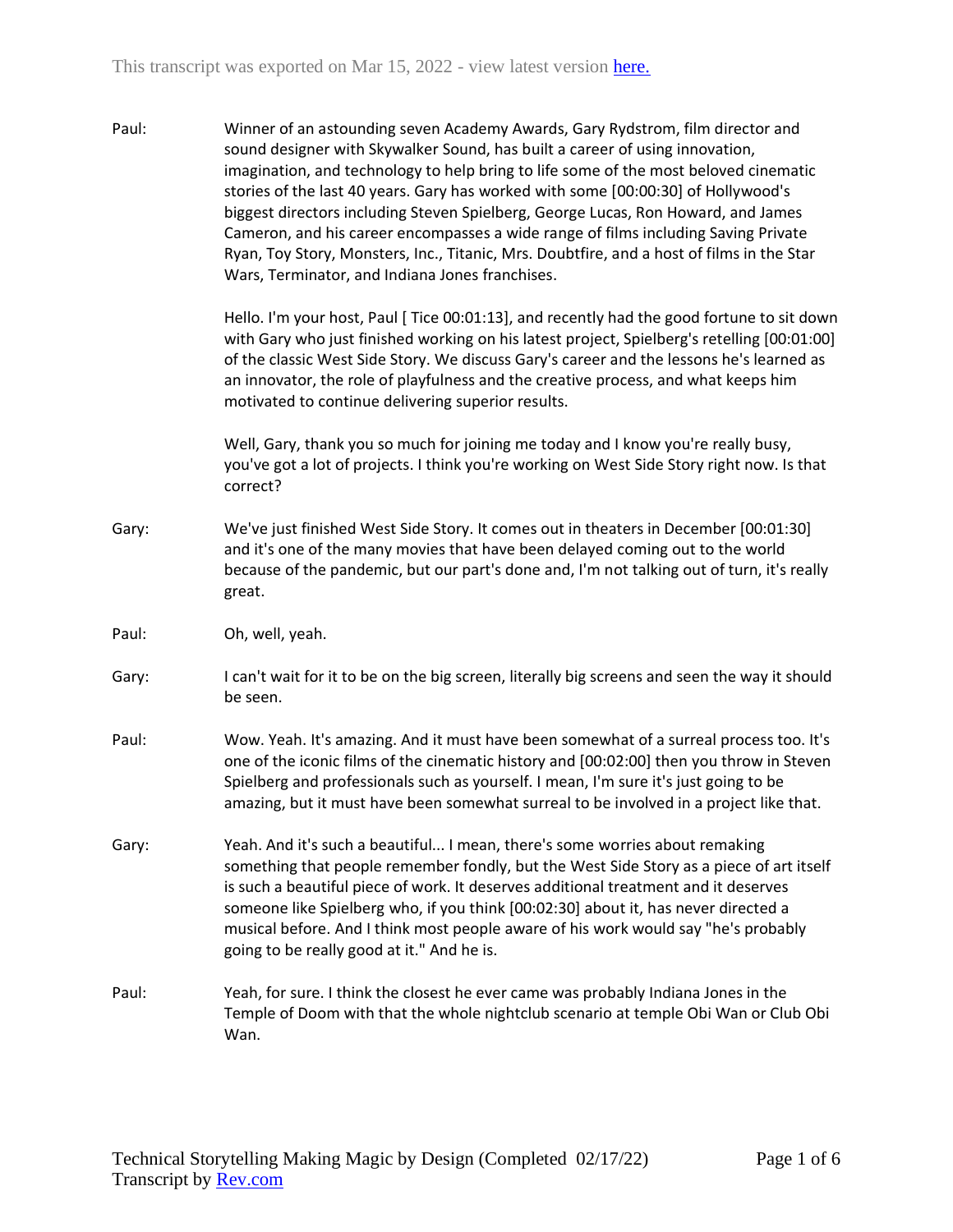So thank you for joining me. Just kind of jumping in, thinking about the creative process, are [00:03:00] there design principles that you are drawn to that could be potentially applicable to other disciplines beyond sound design?

Gary: Well, I don't know if maybe this is applicable. Sound work has the potential to take you down the road of doing things with technology more, because technology is so much a part of what we do in sound. And so you can lean on that too much. Maybe this is applicable to other designer artistic endeavors, but my approach [00:03:30] to sound design is to find interesting sounds from the real world and manipulate them, sure, but as little as possible because the organic nature of the real sounds that we're surrounded with are amazing. And technology sometimes gets in the way.

> I find the technology for its own sake starts to sound like technology as opposed to something real. And so that's my philosophy for sound. As much as I love technology, I love reality. [00:04:00] That's fun. And to make that work and sound, you have to explore. If I'm going to say I'm going to try to find interesting real sounds, I've got to find ways to find those sounds wherever they might be. So that exploration part of the job is really important, to sort of let yourself be open to listening to things and finding things out in the real world. So I find that to be exploring, using real sounds and using technology as like a spice, not the be all and end all.

- Paul: [00:04:30] It's amazing the way that you take those real sounds and you blend them together. So one thing I had seen and people can see this for themselves, there's a video on YouTube where you discussed how you made the dinosaur sounds from Jurassic Park. And it's combination of animals such as tortoise and goose and dog and walrus and dolphin. And so the question is, what spirit of exploration [00:05:00] leads you to think this dinosaur should sound like eight different animals. How do you get there?
- Gary: I remember the first thing I did in Jurassic Park was I bought one book on animal vocalizations. I figured I should learn something about what scientists know about animal vocalization. So I learned a couple of really simple facts about animals when they are aggressive versus being passive, if they're dangerous versus being friendly or communicative. [00:05:30] Whether it's full range, a lion roars [inaudible 00:05:34] noise, that those kind of sounds are aggressive, and more pure sounds are more communicative and friendly really. So in Jurassic Park, the brachiosaurus sound like singing because they're gentle. And then the T-Rex sounds like a lion. So I started up by doing at least that kind of research. And I took Ben Burtt, who sort of led to Skywalker Sound through his sound design of Star Wars. I remember when [00:06:00] he started, he had a 4-track tape machine and he would layer sounds. Take a sound, put it on, put another sound, put another sound and then layer and blend these sounds into something new. So he made lightsabers and space ships and things.

So with this digital technology, I was able to layer sounds so I would layer animal sounds. So the first step is record a bunch of animal sounds and then play. Just sit with, in this case, a Synclavier and call up geese and donkeys [00:06:30] and lions and alligators and start blending them together. And my approach was to orchestrate it like music would orchestrate so that the layers would occupy different frequency ranges.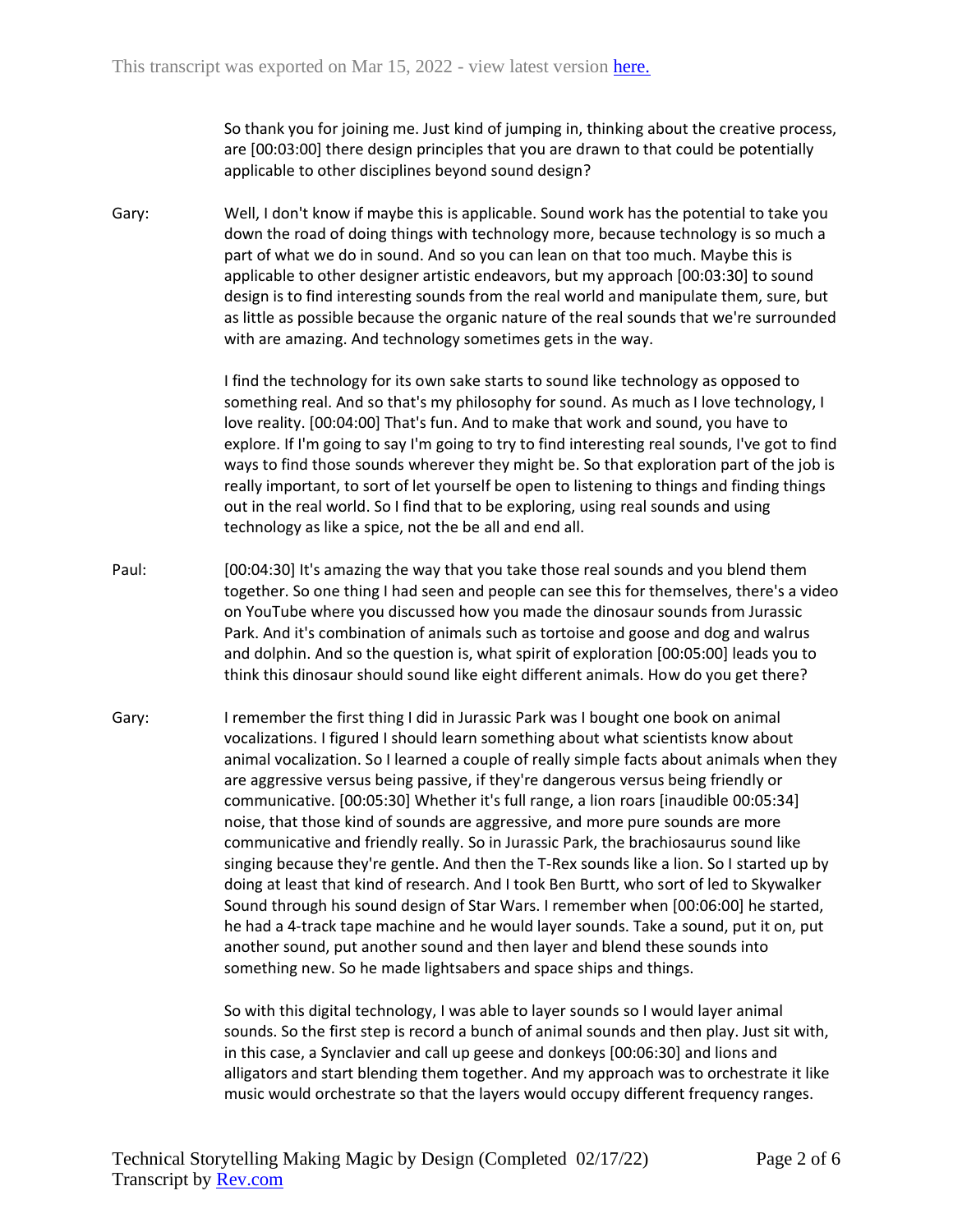You'd have a low animal, a mid animal, a high pitched animal, and you just play until they kind of focus into something unique. It was a matter of exploration too. There was exploration in the field and there's exploration in the studio. And that's what that was.

- Paul: That's amazing. And then to use a musical instrument like the Synclavier, [00:07:00] there's that element of playfulness to that explorative process. How do you cultivate that? And how would you maybe coach others to kind of cultivate a spirit of playfulness in their innovation process?
- Gary: Well, I think playfulness is really, really key. One of the things I try to do is not be hard on myself, because sometimes playfulness means you're doing something stupid. If you're trying to do [00:07:30] something new, you just got to let yourself do something stupid. You got to try something. Or this seems crazy. When I organize for a sound crew to cut sound effects, we separate premixes. So we have AFX premix, BFX, CFX, to cut sounds in different layers. And I always used to have an HFX. HFX, to me, was the premix where I wanted the editor to just do something crazy. Just try something, even if it seems [00:08:00] insane, just try an idea. A sweetener for a punch that you would never expect or a weird sound for the ambience or an offscreen, anything.

So the playfulness, you want to let yourself do it, but you got to let other people do it. And I learned early in my sound design career, I would try to make a sound moment in the movie, I would make the full sound. So it was just, here's the sound, give it to an editor and they would cut it. And after a while it seemed limiting. [00:08:30] They're able to play. So then I went to this approach where I make what I consider a toy box. So different bits of sound. I literally put it into a way for them to pluck out sounds. It's organized in different kind of categories, but it's meant to be a toy box. You pull things out and just see what you find and, and that toy box is meant to be kind of inspiring to let someone feel like it's okay to play. So I changed my approach over the years to not only let myself play, but let [00:09:00] the rest of the sound crew play too.

- Paul: And I'm sure, just that freedom to explore and play, added unforeseen moments where texture and something new and beautiful kind of emerge. I would never have paired that sound, for instance, I would never necessarily think goose, tortoise, and walrus, and I'm going to blend them together to make a dinosaur. But you know, just that ability to be unlimited and allowing yourself [00:09:30] to kind of explore the tools at hand.
- Gary: And even mistakes! You know, mistakes sometimes are wonderful. I remember we were mixing a movie, we directed by Dennis Hopper years ago and he would make mistakes and sort of throw in the wrong thing or get the faders wrong or be feedback or something crazy. And we'd go back to fix it. And Dennis Hopper being Dennis Hopper would go, "Don't fix it, man. It's great. Leave it." And we'd say, "Just never touch that again." So not only be playful, but allow [00:10:00] mistakes to happen. And if mistakes work, go with them, then take credit later on as much as you can.
- Paul: Oh, that's amazing. That's funny. And you reminded me. I guess it's because it's summertime, and this is just off topic, but when Steven Spielberg was shooting Jaws back in '74 or '75 and there's that whole scene with Martin Brody, right? With Roy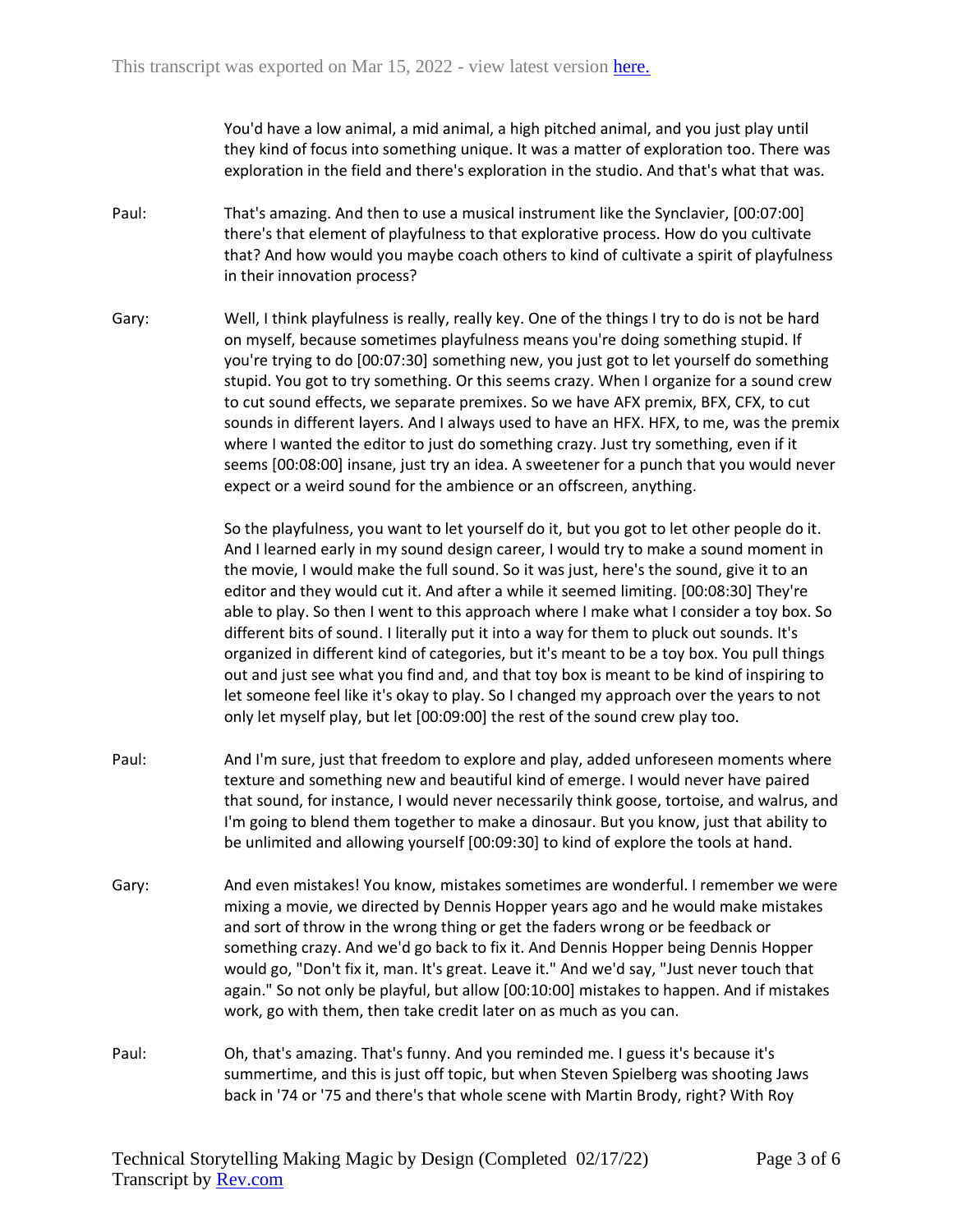Scheider and the little boy. The little boy, his son, is mimicking him at the dinner table. [00:10:30] If you remember that. And it's a minute long sequence that was not scripted and was not intended to be in movie, but they just did it during outtakes. And Roy Scheider was like "Steven, you need to see this and watch this." And Spielberg seeing the beautiful moment of how it really, without words, captures the essence of the Brody family dynamic and just the import of what that family meant in the context of Jaws and everything. It was just [00:11:00] beautiful. But, without that spirit of playing, J.J. Abrams talks about this in TED Talk, but without that ability to just kind of allow yourself to go there, the movie would've just really missed like a key moment of texture that made Jaws such a special film.

- Gary: And you could argue that that moment between father and son is the best moment to tell you what the relationship is like better than any of the scripted or planned out moments, right?
- Paul: Oh yeah.
- Gary: And there again the key is Spielberg being open [00:11:30] to doing it, as opposed to saying this wasn't what we planned on. Let's not do it. So that openness is key to creating.
- Paul: So kind of flipping that a little bit, what was a challenge you encountered in your career that was particularly instructive in how you approached future projects?
- Gary: Well, very, very early on one of the first sound design jobs I got was Cocoon, the movie. I was just kind of learning how to do sound stuff at [00:12:00] all. And the aliens in that movie had the glow, but they're friendly aliens. In fact, one of the aliens, you kind of fall in love with, so they're happy, friendly aliens. And I was dating Cindy, who became my wife, and she had just graduated from college and I bought her these really nice, more than I could afford champagne glasses. And so I did the glass harmonica trick with putting her finger on the top rim and putting some water and getting [00:12:30] those nice glow sounds. And she also played the flute. I had her play the flute for me and then play it in sort of non-musical but evocative kind of glowing ways.

And it worked great for this alien glow. And what it made me realize is both it is really fun to take sounds from your life in a movie. And then you see them in them and it's still amazing to me. Take a sound, your champagne glass, your dog, or your door creak, and you see it in a movie and you go, "Wow!" You're magical about that.

[00:13:00] Looking for sounds from your own life, from sounds of the world, that means something to us as a species and use them in a way that people don't know you're using. In Ad Astra, one of the last movies I did, there is all the subliminal work because Brad Pitt's trying to go after his long lost father, Tommy Lee Jones, and it's a father son's story, very psychological and a lot of the ambiences and the spacecraft on his journey to go see his crazy father were made [00:13:30] from stretched out sounds taken from Tommy Lee Jones' dialogue from the movie. So the ambiences, is almost like he can't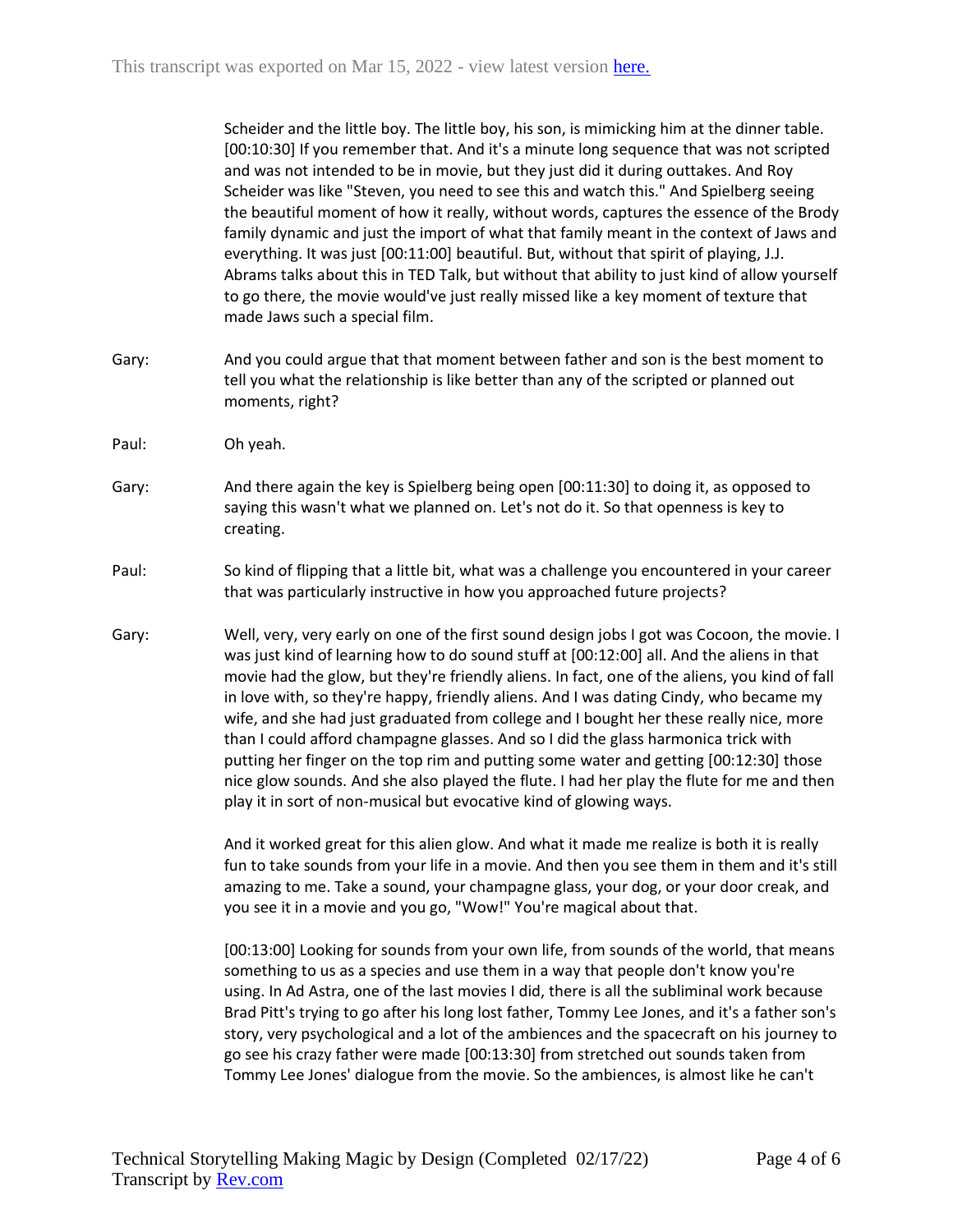escape his father. So using subliminal sound, I found to be really effective. And I learned that on Cocoon.

- Paul: Wow. So what is a project you're especially proud of and why?
- Gary: One film that always stuck out to me that I was really proud of, it's okay to be proud I guess of your stuff, is AI, the Spielberg [00:14:00] AI film. It was a way for me to work with Kubrick, I had no other way to work with Kubrick since he was the progenitor of that story. And it had a very sort of Kubrickian feel to it. But I'm proud of it because very often a sound designer would be told on a movie, "So stay away from tones, stay away from tones because it'll interfere with the score". And AI, the tone of the movie felt very fable-like, [00:14:30] felt very magical and child story, not your normal science fiction movie. I did Minority Report around the same time, very different kind of gritty feel from Minority Report, while AI had a magic kind of a just a being told a bedtime story kind of feel to it, in the look of it and the feel of it. So we ended up doing tons of musical sound effects and the trick there is not to interfere, but to work with the John Williams score. So [00:15:00] I was proud of the work that we did that were not staying away from tonalities, but using tonal sound effects and musical rhythms, and then working within the score to give that movie, I think in the end it gives that movie, the soundtrack gives that movie a very unique feel.
- Paul: So how does that work? Is it like the film is shot and then it's scored and then you come in and layer in the sound afterwards then. So you're privy to what John Williams scores [00:15:30] is, how it plays during the scenes or?
- Gary: Usually, and sadly, the score comes in so late that we don't have time to work with it as much as we would like to, comes in around the final mix and we've done our work and there's a bit of a clash and it was scrambled to make them work together. AI, what made it, also made it special was the John Williams score was recorded early for variety of reasons, it had nothing to do with me. So we had it. And what a blessing on that movie to have this, it was a beautiful [00:16:00] score.
- Paul: Yeah.
- Gary: The score, and then we could work with it. It was a matter of both timing, so we had the music early, and then we had, we wanted to take an approach that was a musical approach to the sound effects. So it worked out and I think it fit the film. So I'm very happy how that turned out.
- Paul: Yeah, it was a beautiful film and very different from Minority Report, which was such a cautionary tale. And just amazing too, that both like these [00:16:30] cutting edge science fiction films that Spielberg produced, I think within the same year or within a year of each other or so, but very, very different views of the future, for sure.

So my last question for you, you have achieved so much in your career. I mean, and this is just kind of mind boggling to me, but 19 Academy Award nominations, seven Oscars, and your resume includes some of the most iconic films of the modern era like Saving